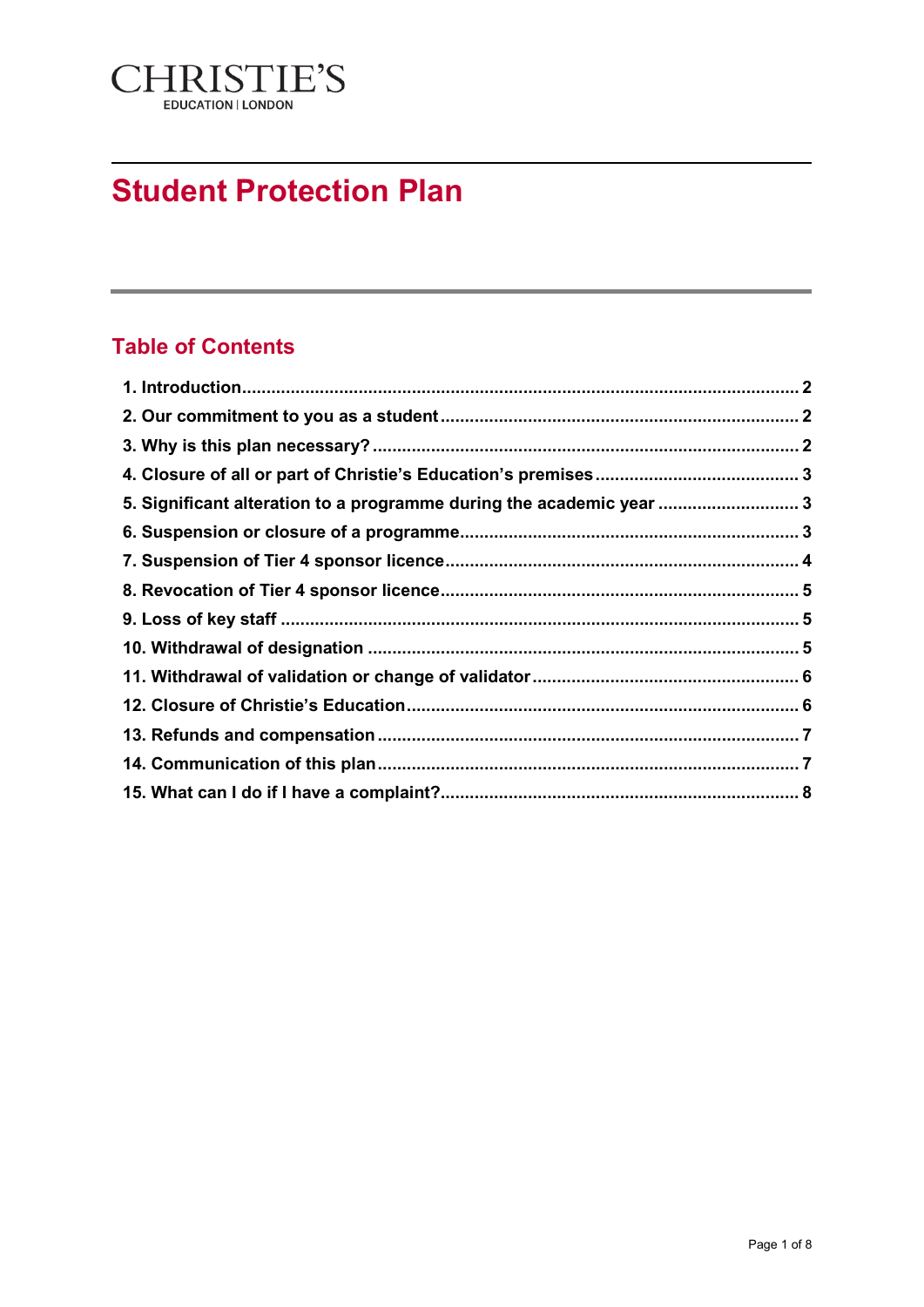# <span id="page-1-0"></span>**1. Introduction**

Christie's Education Ltd. (CE) recognises that entering into higher education is a significant investment both financially and in terms of time and commitment. This student protection plan sets out what measures CE has in place to protect you as a student in the event that a risk to the continuation of your studies should arise. The type of event or changes that might cause such a risk are detailed below together with the protection measures put in place to set out how your interests would be protected in such an eventuality.

This plan has been approved by our regulator the Office for Students (OfS) and our validating body The Open University (OU) which awards your degree. Our parent company Christie's International Plc is committed to support and guarantee the financial sustainability of CE and has provided a deed of undertaking to the OfS which guarantees to fund all costs, as necessary, to enable students enrolled on CE programmes to complete their studies.

The measures in this plan are in addition to the protections you have under consumer protection law and do not impinge on your consumer rights.

# <span id="page-1-1"></span>**2. Our commitment to you as a student**

We commit to:

- **2.1** Being open and transparent with students should any risk to your studies arise and will endeavour to inform you in a timely manner
- **2.2** Take reasonable steps to protect your studies should we discontinue a programme, close a building where a programme is taught or close altogether
- **2.3** Consider student views before deciding to implement any substantial changes to a programme, discontinuing it, or closing a location
- **2.4** Take into consideration the needs of all our students and the impact on them of any proposed changes and protective measures, this includes students with mobility considerations or special educational requirements
- **2.5** Inform OU of any changes that may necessitate a review of this plan or any of the measures contained within it
- **2.6** Inform OfS of any changes that may necessitate a review of this plan or any of the measures contained within it
- **2.7** We will regularly seek students' views on this plan as part of our student feedback process. If you have any immediate views, concerns or feedback in relation to this plan please contact [studentsuk@christies.edu](mailto:studentsuk@christies.edu)

#### <span id="page-1-2"></span>**3. Why is this plan necessary?**

- **3.1** CE is required to complete this student protection plan in order to meet the conditions of the regulatory framework published by the OfS which was presented to parliament pursuant to section 75 of the Higher Education and Research Act 2017. The Office for Students is the regulator for English Higher Education.
- **3.2** The following is a non-exhaustive list of events that may trigger this student protection plan: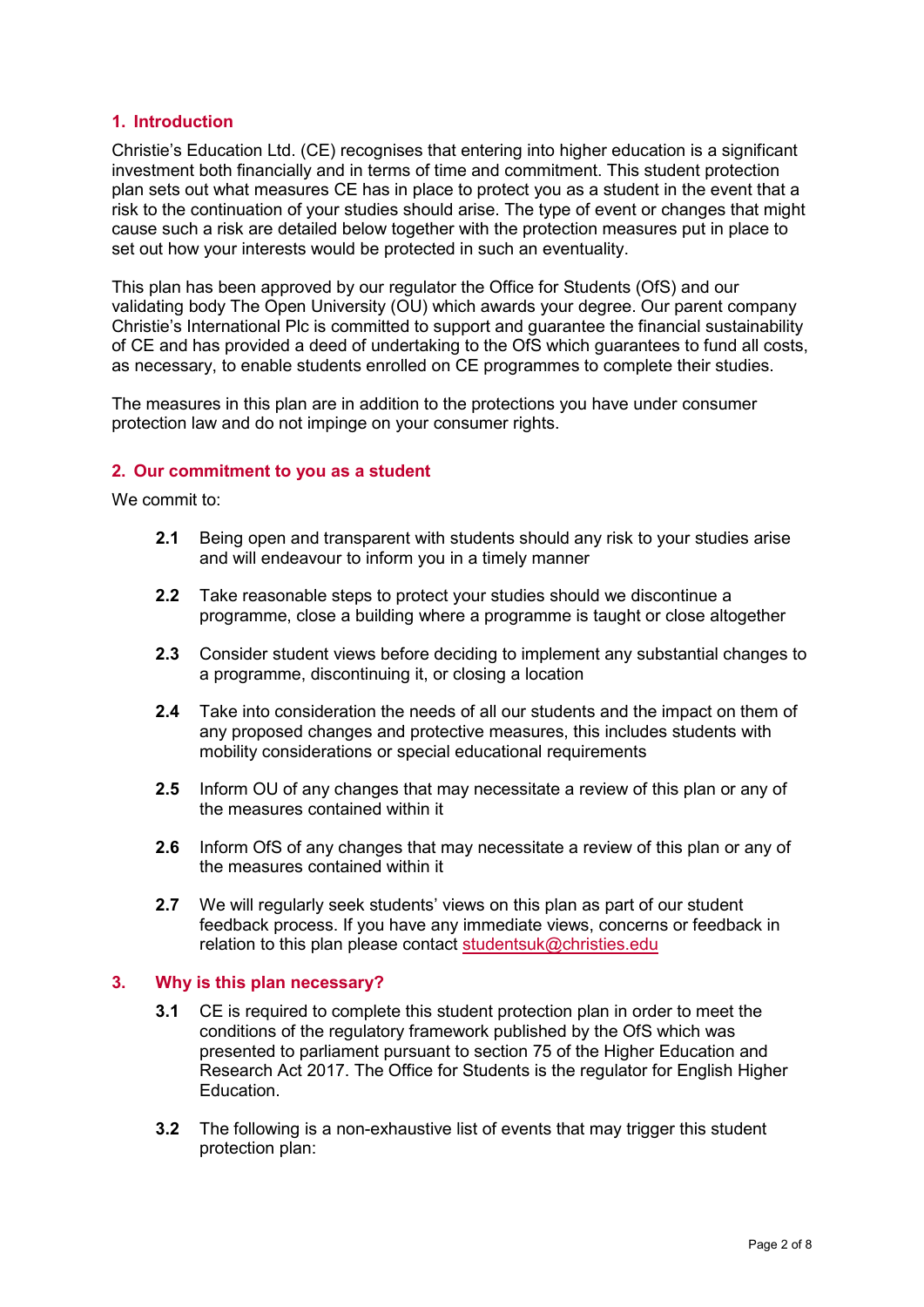# <span id="page-2-0"></span>**4. Closure of all or part of Christie's Education's premises**

- **4.1** In the event that part of the building is considered unusable for the purposes of teaching CE would endeavour to minimise the disruption to students and services by considering the revision of timetables to allow all teaching to take place in the areas of the building that are unaffected.
- **4.2** If this were not possible or in the event that the entire building were considered unusable CE would look to temporarily relocate provision to an alternative location. This would very likely involve hiring space from International Student House (ISH) until the necessary works were completed. CE is an institutional member of ISH which is located a few minutes' walk away from CE.
- **4.3** In all instances affected students would be consulted and appropriate measures would be taken to ensure that any protective measures are appropriate for staff and/ or students with mobility considerations and/or special educational requirements.
- **4.4** In the event that the costs associated with temporary relocation were untenable for CE the Deed of Undertaking provided by Christie's Plc would be triggered in order to allow sufficient funds for students to complete their studies.

# <span id="page-2-1"></span>**5. Significant alteration to a programme during the academic year**

- **5.1** CE is committed to deliver the programme as stated in the relevant programme and module specifications which are published on the website, the VLE, and the prospectus. The procedures for making major and minor changes to programmes or modules are set out in the Quality Handbook. Such changes require the approval of the Academic Board, on which students are represented. Major changes also require the formal approval of the OU prior to implementation.
- **5.2** It is not normally possible for significant changes to be made to validated programmes or modules outside the procedures agreed with the OU and published in the Quality Handbook. Were circumstances to arise which would require this, CE would only take the required steps to make such changes following detailed discussion with the OU.

#### <span id="page-2-2"></span>**6. Suspension or closure of a programme**

- **6.1** In certain circumstances a strategic decision may be taken to suspend recruitment to a programme or to close a programme. This may happen where, for example, the programme is rendered non-viable or because it is not attracting sufficient applications or because it fails to align with the CE Institutional Strategy.
- **6.2** In such instances CE would, wherever possible, endeavour to make such a decision before marketing the programme for the next academic year.
	- **6.2.1** Applicants:

In circumstances where a programme was being suspended or closed, CE would endeavour to minimise the disruption to applicants impacted by these changes by: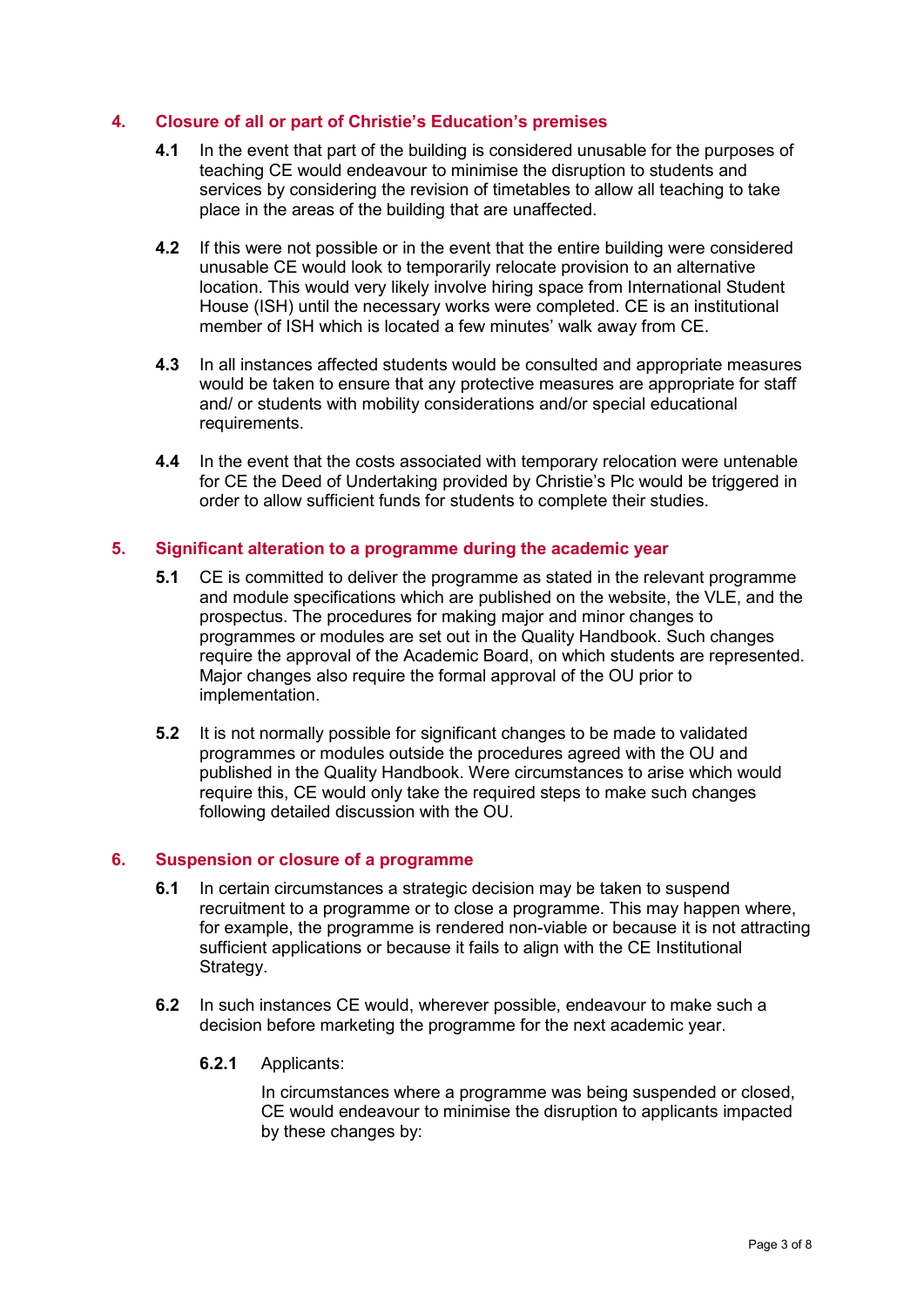- **6.2.1.1** Notifying all applicants by the end of March prior to the commencement of the programme
- **6.2.1.2** Providing personalised options and support to all applicants affected by the suspension or closure, including the opportunity to receive advice both from academic staff and the Admissions and Student Services departments.
- **6.2.1.3** Applicants would be provided with three options:
	- A full refund of any monies paid.
	- Dependent on the applicant's area of interest, an alternative offer on a CE course either in London or New York may be made.
	- Assistance and support in transferring their application to an alternative institution in the UK.
- **6.2.2** Current students:

In circumstances where a programme was being suspended or closed, CE would endeavour to minimise the disruption to current students impacted by these changes by:

- **6.2.2.1** Entering a teach-out phase that would enable all students to complete their programme of studies at CE.
- **6.2.2.2** CE would work closely with the OU to ensure that all reasonable measures were taken to ensure disruption to students was minimised.

### <span id="page-3-0"></span>**7. Suspension of Tier 4 sponsor licence**

- **7.1** CE will endeavour to minimise the disruption to services and students impacted by these changes by working together with UK Visas and Immigration (UKVI) to:
	- **7.1.1** Allow students who have commenced their studies to complete their programme
	- **7.1.2** Enable offer-holding applicants who have been granted a visa sponsored by CE to enrol and commence their studies
	- **7.1.3** Enable applicants and prospective students who are not in receipt of a visa the opportunity to defer their application pending the resolution of the suspension.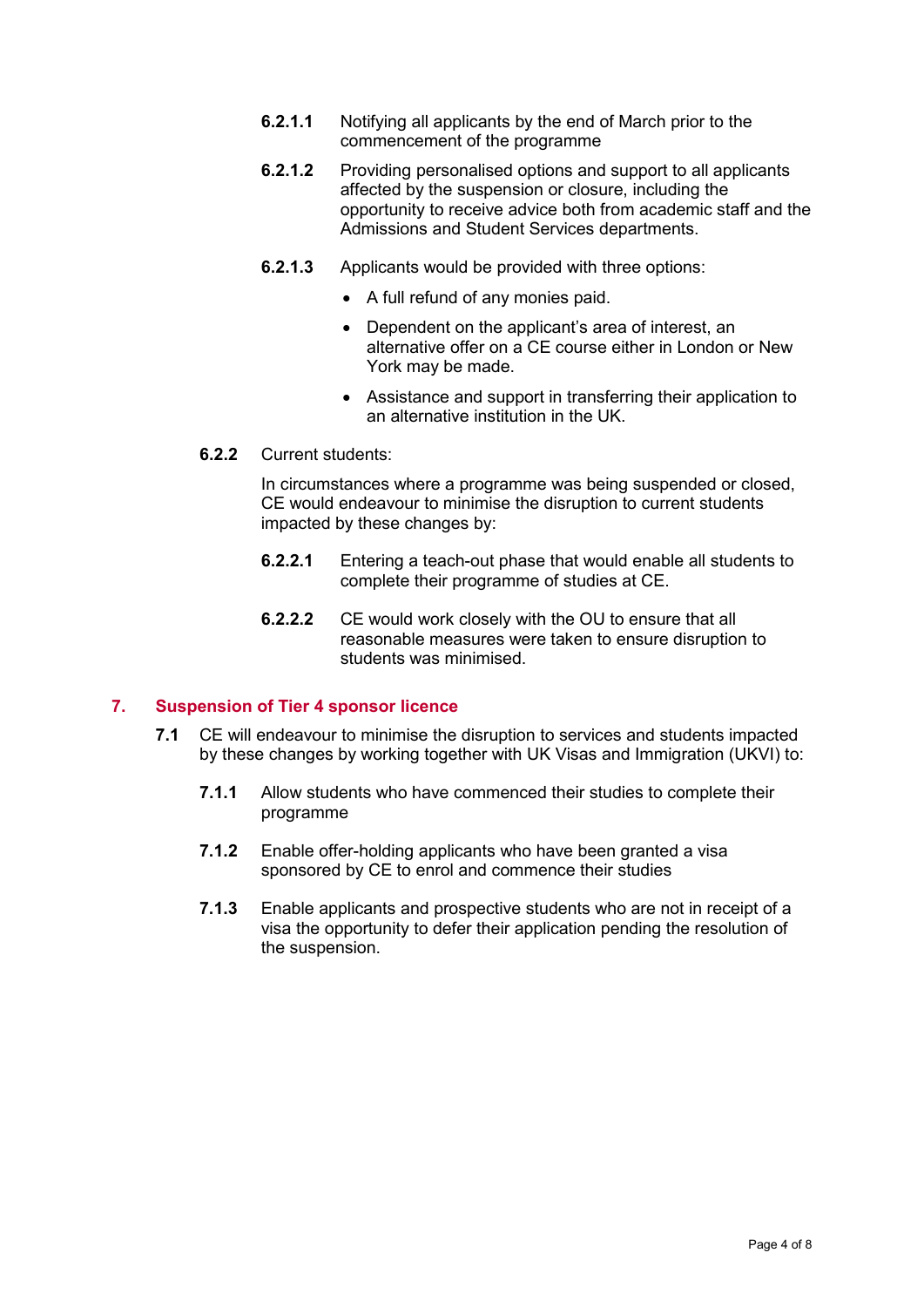# <span id="page-4-0"></span>**8. Revocation of Tier 4 sponsor licence**

- **8.1** In the event of a Tier 4 licence revocation, international students sponsored by CE would ordinarily have their leave curtailed by UKVI. Students would have 60 days from receipt of a letter from UKVI in which to transfer to another provider to complete their studies or leave the United Kingdom.
- **8.2** In this situation CE will endeavour to minimise the disruption to services and students impacted by these changes by:
	- **8.2.1** Holding information sessions to ensure that all students affected fully understand the options available to them
	- **8.2.2** Providing personalised assistance to switch to an alternative sponsor to continue studies
	- **8.2.3** Providing in a timely manner grades, award of credit, and confirmation of progress thus far, attendance and all other documentation that would be required for an alternative provider to make an informed decision on admission and CAS issuance.
	- **8.2.4** Reimbursing students the cost of their Tier 4 visa application fee (standard application) for the transfer of Tier 4 sponsorship to an alternative institution.

#### <span id="page-4-1"></span>**9. Loss of key staff**

- **9.1** All CE academic staff are contracted to a 3 month notice period, thereby allowing sufficient time for the hiring of a replacement. However, in the event of an unplanned loss of a key member/s of staff, CE would move immediately to recruit externally, drawing upon current members of academic staff and/or the bank of approved visiting lecturers with the appropriate knowledge and experience during the interim period.
- **9.2** In the event of needing to draw upon existing staff to address an immediate staff shortage, it may become necessary to revise the programme timetable. If this were the case students would be consulted.

#### <span id="page-4-2"></span>**10. Withdrawal of designation**

- **10.1** CE offers only postgraduate programmes lasting 15 months. The loss of designation (depending on when this event occurred in the academic year) would lead to a maximum loss of £10,000 per student which may have been allocated towards fees and/or living costs.
- **10.2** CE will endeavour to minimise the disruption to students impacted by:
	- **10.2.1** Liaising with the OfS to allow enrolled students to complete their programme and receive the funds originally awarded
	- **10.2.2** Where this is not possible or permitted:
		- **10.2.2.1** Providing individual case by case assistance to those suffering financial hardship as an immediate result of the loss of designation to ensure students' immediate wellbeing.
		- **10.2.2.2** Providing assistance and support through the Student Services Team in completing a hardship loan application to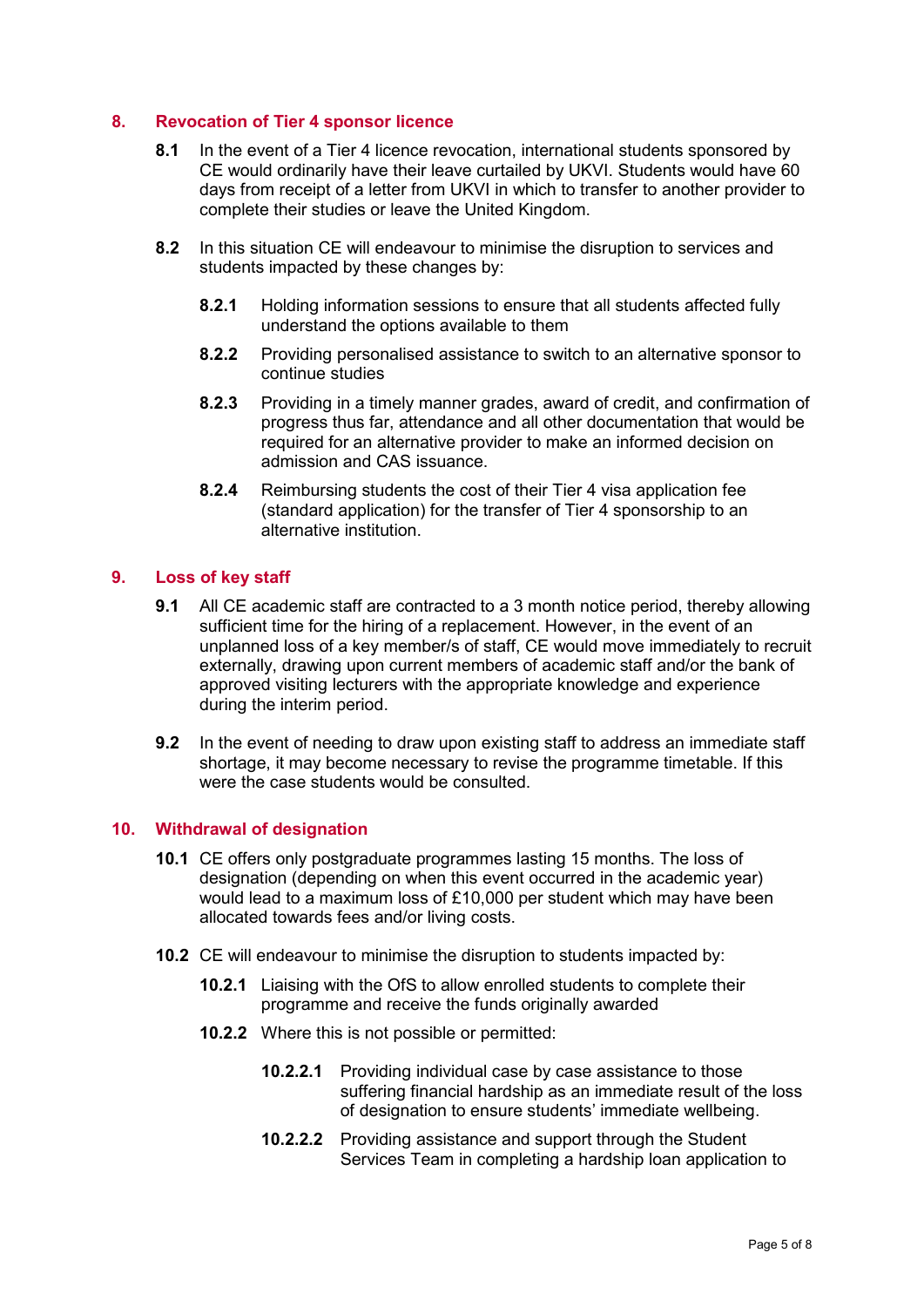CE which would serve to assess the financial situation of each student affected by the withdrawal of designation

- **10.2.2.3** Assisting students in applying for hardship funds for which they may be eligible externally through institutions such as ISH
- **10.2.2.4** Putting forward to the Board of CE a request for the fee element of the programme to be waived.
- **10.3** In all instances students would be supported to complete the programme of studies on which they had embarked.

#### <span id="page-5-0"></span>**11. Withdrawal of validation or change of validator**

- **11.1** The CE higher education programmes are validated by the OU. The validation agreement between CE and the OU sets out clearly the provisions in place should either party wish to terminate the agreement. In the event that the agreement is terminated para 18.3 of the validation agreement stipulates that 'satisfactory arrangements must be put in place for all existing students on validated programmes and for all applicants to whom an offer of a place on a validated programme has been formally made and formally accepted, to complete the relevant programme.' This includes supporting current students, and applicants who have formally accepted an offer of a place, to find places on suitable programmes at other providers in the UK.
- **11.2** If termination of the agreement were to be triggered CE would immediately enter a teach-out phase that would enable all students to complete their programme of studies at CE.
- **11.3** For applicants the process at 6.2.1 would be followed.
- **11.4** CE would work closely with the OU to ensure that all reasonable measures were taken to ensure disruption to students is minimised.
- **11.5** If additional funds were required to meet the costs of teach out these would be provided by Christie's Plc as stipulated in the Deed of Undertaking.

#### <span id="page-5-1"></span>**12. Closure of Christie's Education**

- **12.1** CE monitors its performance through a number of mechanisms, the key ones being the risk management policy and procedures, and those for annual monitoring and reporting to the Board of CE and the OU.
- **12.2** If a series of extreme events such as insolvency, withdrawal of designation and/or validation, or falling demand - was to lead to the closure of CE, the following steps would be initiated:
	- **12.2.1** Applicants:
		- **12.2.1.1** CE would work closely with the OU to ensure that all reasonable measures were taken to ensure disruption to applicants was minimised.
		- **12.2.1.2** CE would immediately suspend recruitment of students and initiate communications with all applicants to offer the following options:
			- A full refund of any monies paid.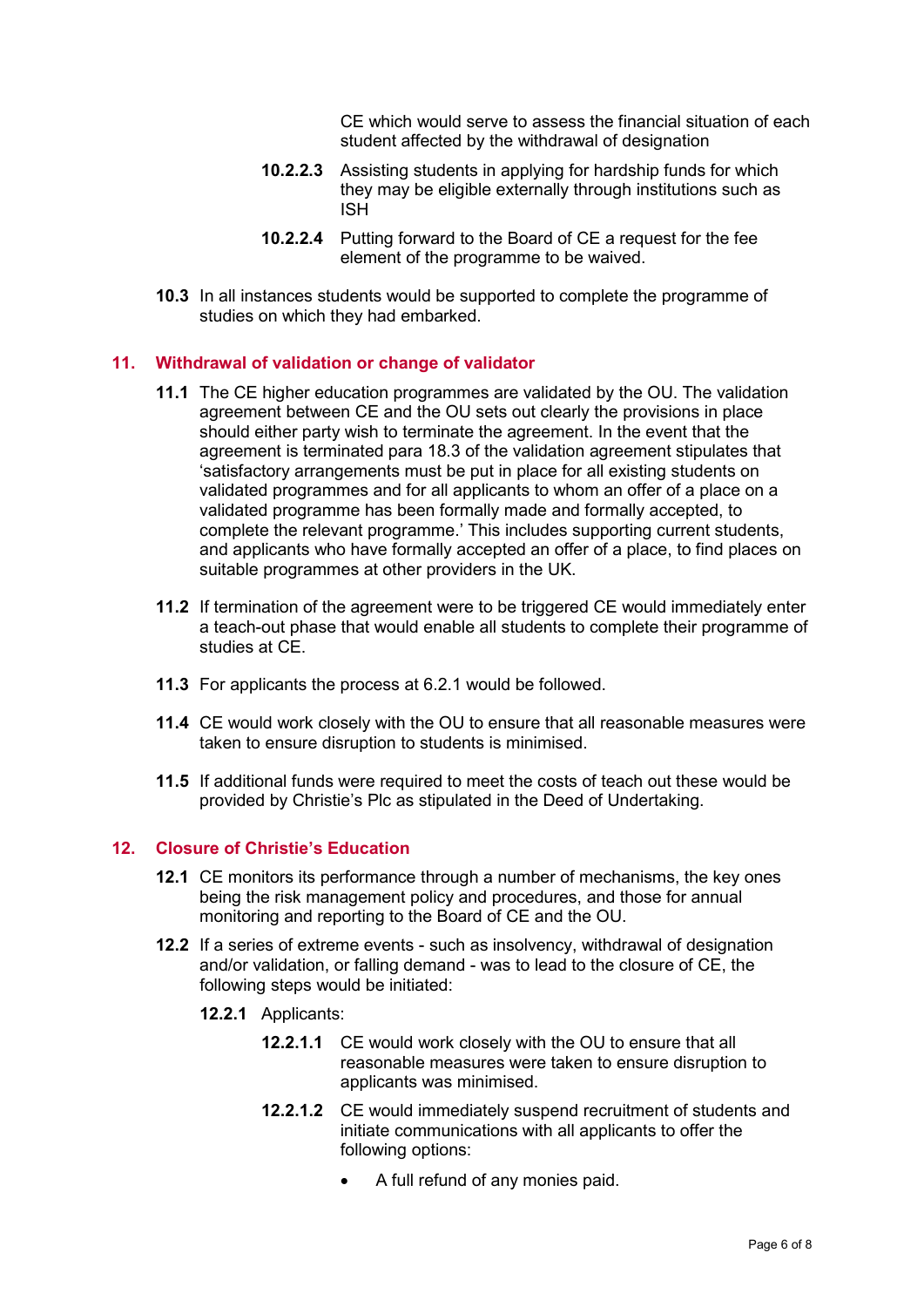- Dependent on the applicant's area of interest, an alternative offer on a CE course in New York may be made.
- Assistance and support in transferring their application to an alternative institution in the UK.
- Providing personalised options and support to all applicants affected by the closure, including the opportunity to receive advice both from academic staff and the Admissions and Student Services departments.
- **12.2.2** Current students:
	- **12.2.2.1** CE would immediately enter a teach-out phase that would enable all students to complete their programme of studies at CE.
	- **12.2.2.2** CE would work closely with the OU to ensure that all reasonable measures were taken to ensure disruption to students was minimised.
	- **12.2.2.3** If necessary the Deed of Undertaking provided by Christie's International plc would be triggered thereby releasing the necessary funds to ensure the continuity of quality, standards and student experience during the teach-out and closure process.

# <span id="page-6-0"></span>**13. Refunds and compensation**

- **13.1** The Refund and Compensation Policy sets out the principles that CE will follow when considering the refund of tuition fees (or a proportion thereof) and/or the award of compensation due to this plan being triggered. The Refund and Compensation Policy can be found on student portal.
- **13.2** CE has in place insurance arrangements which cover compensation, subject to policy terms, where CE has been found to be liable to a third party, which may include students who have suffered financial loss. In cases where CE's insurance would not cover costs payable under the Refund and Compensation Policy, CE would meet those costs itself or, in the event that any such costs were untenable for CE, the Deed of Undertaking provided by Christie's Plc would be triggered in order to allow sufficient funds for students to complete their studies.

#### <span id="page-6-1"></span>**14. Communication of this plan**

- **14.1** This plan will be referred to in the material CE provides to applicants when making an offer to study. It will be made available again to new students during their programme induction and drawn to the attention of current students during their enrolment. It will be readily available to applicants and students via CE's website alongside all our other key policies.
- **14.2** CE will ensure that staff have familiarity with the plan. It will be flagged as part of the new staff induction and staff development for relevant staff and publicised on CE's staff portal. It will also be highlighted as part of the process documents for programme changes and closure, so that its implications will be considered prior to staff making any significant decisions regarding programmes.